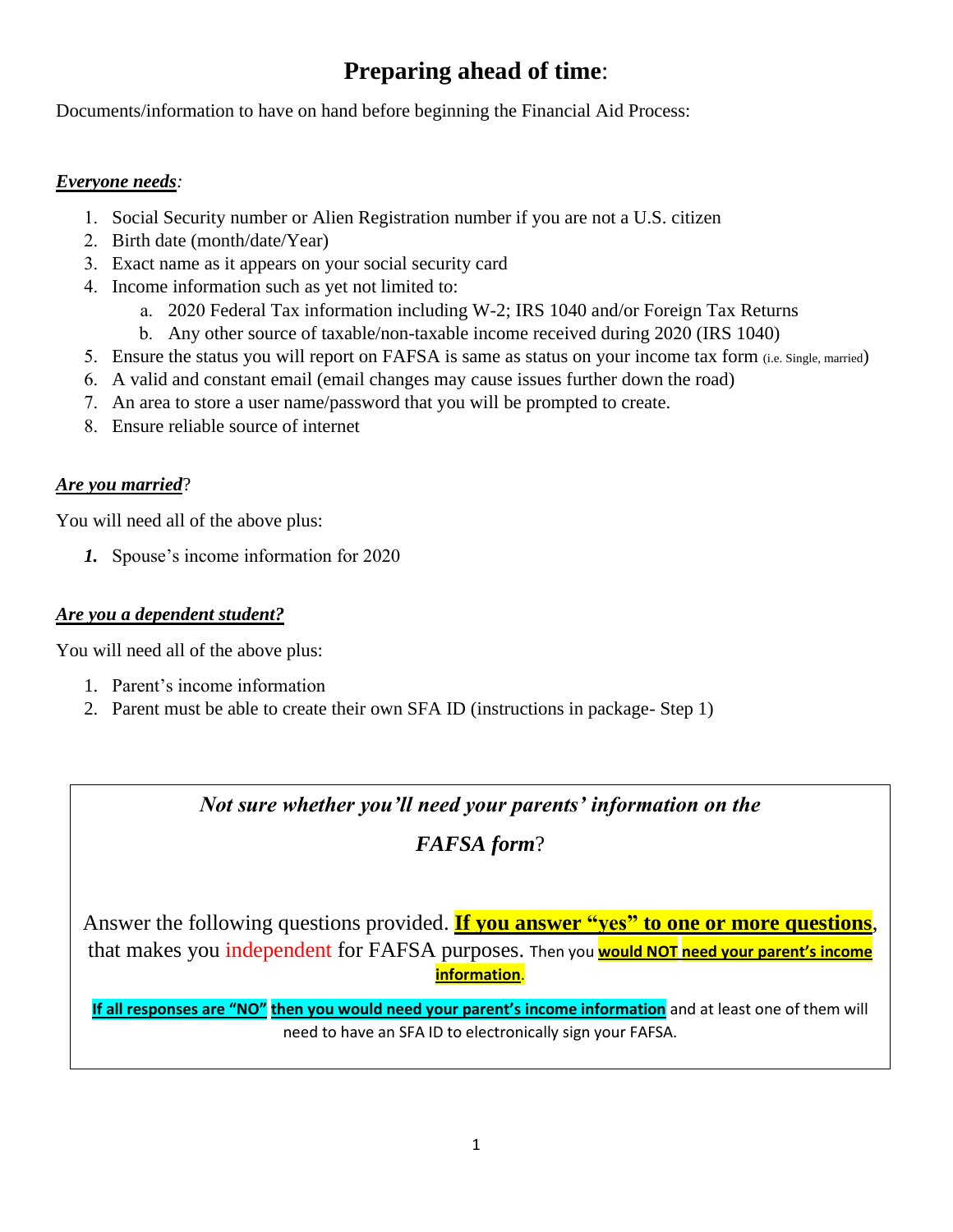- 1. Will you be 24 or older by Jan. 1 of the school year for which you are applying for financial aid? For example, if you plan to start school in August 2022 for the 2022–23 school year, will you be 24 by Jan. 1, 2022 (i.e., were you born before Jan. 1, 1999)?
- 2. Are you married or separated but not divorced?
- 3. Will you be working toward a master's or doctorate degree (such as M.A., MBA, M.D., J.D., Ph.D., Ed.D., etc.)?
- 4. Do you have children who receive more than half of their support from you?
- 5. Do you have dependents (other than children or a spouse) who live with you and receive more than half of their support from you?
- 6. Are you currently serving on active duty in the U.S. armed forces for purposes other than training?
- 7. Are you a veteran of the U.S. armed forces?
- 8. At any time since you turned age 13, were both of your parents deceased, were you in foster care, or were you a ward or dependent of the court?
- 9. Are you an emancipated minor or are you in a legal guardianship as determined by a court?
- 10. Are you an unaccompanied youth who is homeless or self-supporting and at risk of being homeless?

\*If you don't answer "yes" to any of the questions above, you're still considered a dependent student for purposes of applying for federal student aid even if you don't live with your parents, are not claimed by your parents on their tax forms, or are paying for your own bills and educational expenses.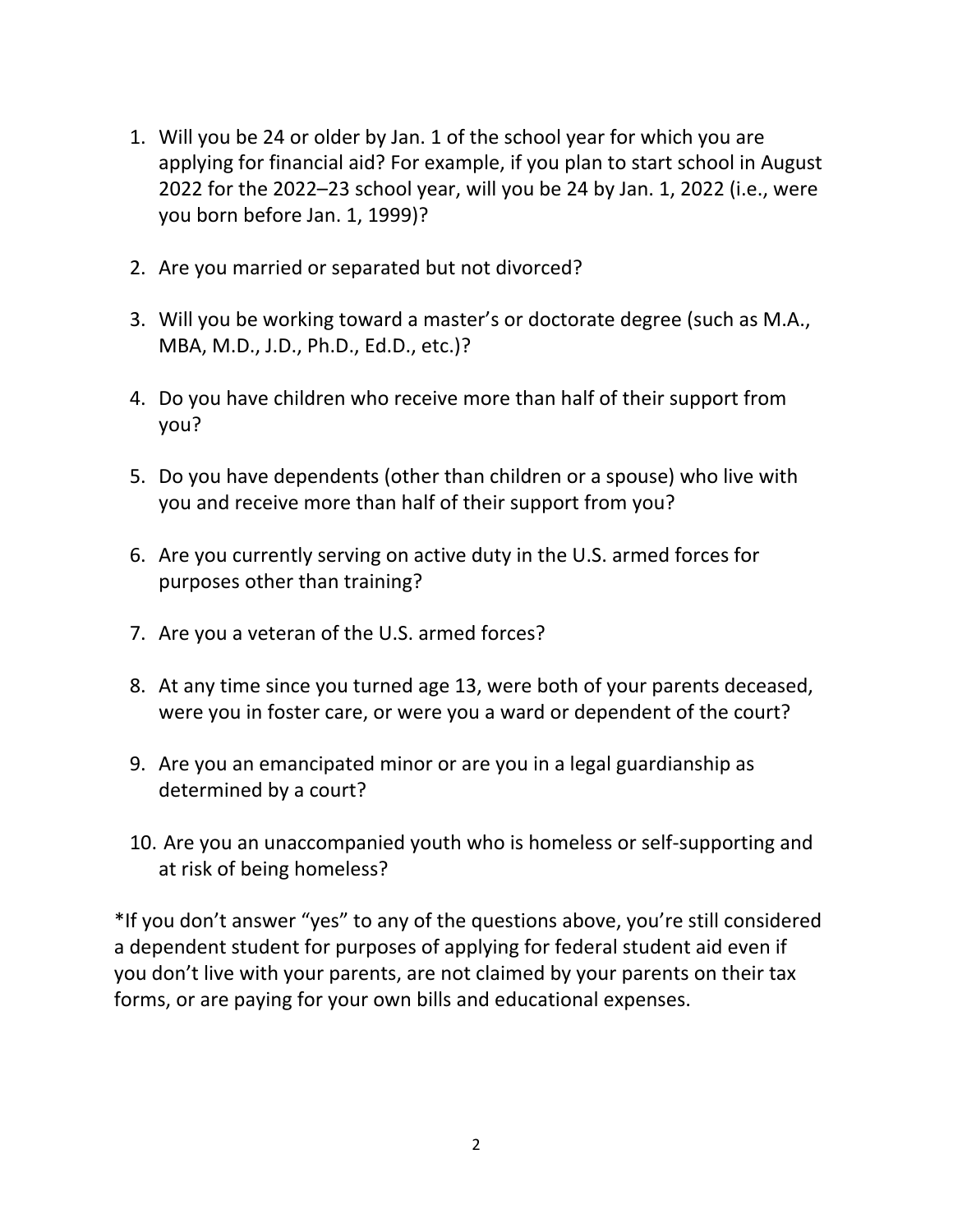# **Step 1: Create an FSA ID**

### *What's an FSA ID?*

The FSA ID is a username and password you use to log in to U.S. Department of Education (ED) online systems. It is your legal signature and shouldn't be created or used by anyone other than you—not even your parent, your child, a school official, or a loan company representative. You'll use your FSA ID every year you fill out a *Free Application for Federal Student Aid* (FAFSA®) form and for the lifetime of your federal student loans. Keep in a safe place!

#### *How do I get an FSA ID?*

Visit [Create Account | Federal Student Aid](https://studentaid.gov/fsa-id/create-account/launch) to create an FSA ID. You'll need your **Social Security number, full name, and date of birth**. You'll also need to create a memorable username and password, and complete challenge questions and answers so you can retrieve your account information if you forget it.

You'll be required to **provide either your email address or your mobile phone number** when you make your FSA ID. Providing a mobile phone number and/or email address that you have access to will make it easier to log in to ED online systems and allow additional account recovery options.

#### *FSA ID Tips*

• If you need to provide information about your parents on the FAFSA® form, one of your parents will need an FSA ID to sign the form. Your parent can create an FSA ID and then sign the FAFSA form electronically using that FSA ID. Also, make sure to use the correct FSA ID when signing the FAFSA form electronically.

• When you first create your FSA ID, the use of your FSA ID will be restricted to completing, signing, and submitting an original (first-time) FAFSA form. You'll have to wait one to three days for your information to be confirmed by the Social Security Administration (SSA) before you can use your FSA ID for other actions, such as submitting a FAFSA Renewal or signing a *Master Promissory Note*. If you provided an email address, then you'll receive an email letting you know that your information was successfully matched with the SSA and you can begin using your FSA ID.

• If you forget your FSA ID username or password, look for the "Forgot My Username" and "Forgot My Password," links on log-in pages. These links will direct you to web pages where you can request a secure code to be texted to your verified mobile phone number or emailed to your verified email address. The secure code will allow you to retrieve your username or reset your password. You can also retrieve your username or reset your password by successfully answering your challenge questions. **Remember**: If you verified your email address or mobile phone number during account creation, you can enter your email address or mobile phone number instead of your username to log in.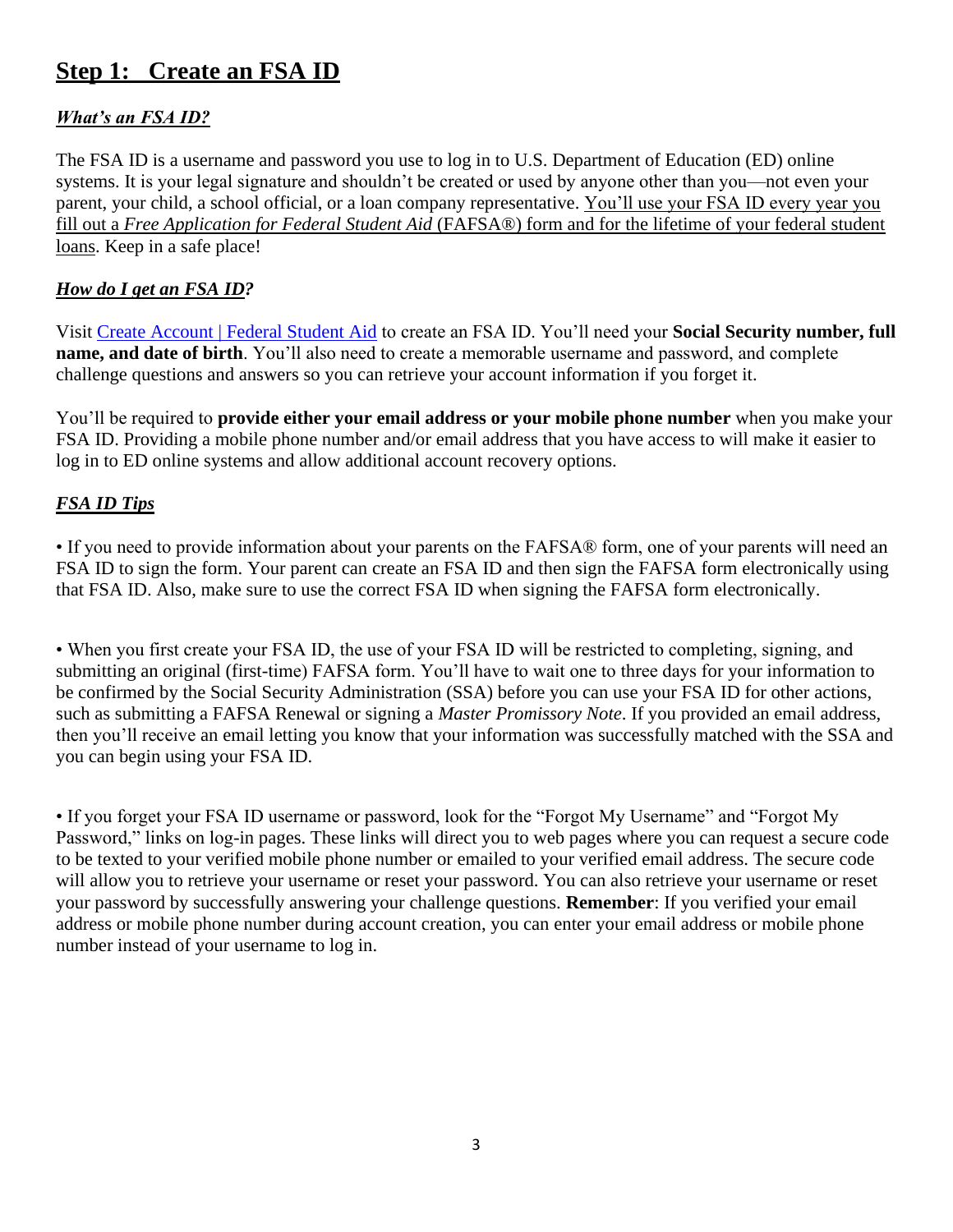# **Step 2: COMPLETING YOUR FAFSA- USING SCHOOL CODE 034224**.

- It is very important that you follow these instructions to avoid any delay with the processing and/or disbursement of your financial aid funds. You will be prompted to enter our school code. Enter: **034224.**
- Access the FAFSA application using this link: [Apply for Financial Aid | Federal Student Aid](https://studentaid.gov/h/apply-for-aid/fafsa)
- Answer the questions provided on application as thoroughly and accurately possible.
- In the *Finances Section* of the Online form you will see a "*Link to IRS*" button if you are eligible to use the IRS Data Retrieval Tool (DRT). If eligible, you must click the link button and login with your FSA ID to be transferred to the IRS to retrieve your info.
- Once at the IRS site, enter your information exactly as it appears in your federal income tax return and click the "*Submit*" button.
- Check the "*Transfer My Tax Information into the FAFSA form*" box and click the "*Transfer Now*" button.
- You will know that your federal tax return information has been successfully transferred because the words "*Transferred from the IRS*" will display in place of the IRS information in your FAFSA form.
- IF you are not eligible to utilize the Data Retrieval Tool (DRT), then manually enter the data from your Tax form using your 2020 IRS Tax information or other income.
- See below the simple steps explained above:



• **If you need to request a tax transcript, you may request it at:** o [Get Transcript | Internal Revenue Service \(irs.gov\)](https://www.irs.gov/individuals/get-transcript)

If dependent your parent will sign your FAFSA using the SFA ID created for their personal electronic signature.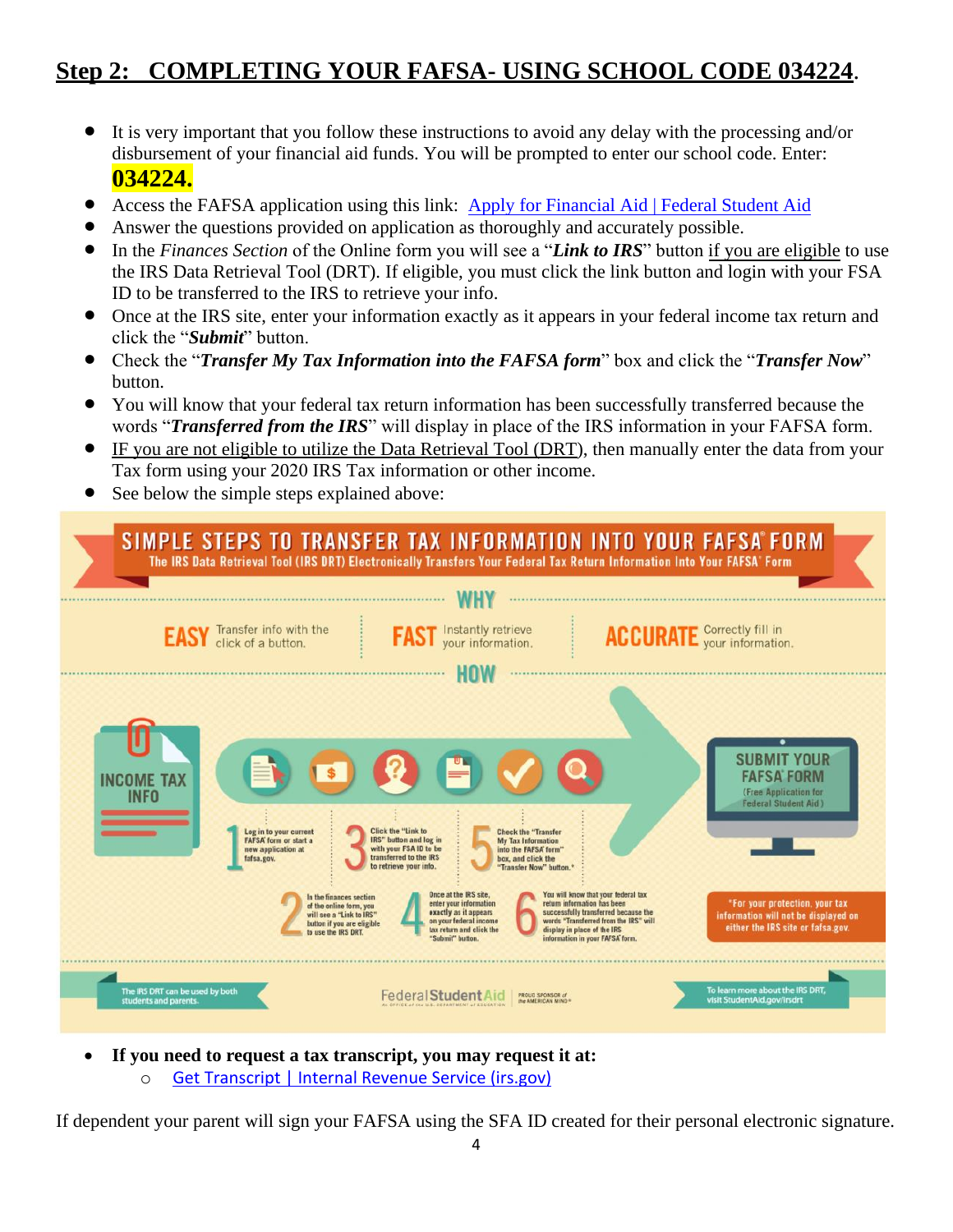# **Doubts Completing The FAFSA?**

**CBS provides student support for FAFSA completion 24 hours a day, 7 days a week, 365 days of the year. You may email inquiries to [LearnHelpdesk@cbshouston.edu](mailto:LearnHelpdesk@cbshouston.edu) or call 877-324-0849 for FAFSA guidance.**

| G<br>A Not secure   learn.cbshouston.edu/learn-helpdesk.html                                                                                                                                                                                                                                       |                                                                                                                                                                                                                                                                                  | ≺ੇ≡                                                                                                                 |  |  |  |
|----------------------------------------------------------------------------------------------------------------------------------------------------------------------------------------------------------------------------------------------------------------------------------------------------|----------------------------------------------------------------------------------------------------------------------------------------------------------------------------------------------------------------------------------------------------------------------------------|---------------------------------------------------------------------------------------------------------------------|--|--|--|
| CBS Learn<br><b>CBS Homepage</b><br>Tutoring                                                                                                                                                                                                                                                       | Contact Us<br>Campuses<br>Apply                                                                                                                                                                                                                                                  |                                                                                                                     |  |  |  |
| CBS has 24x7x365 Student Support!<br>Please select one of the options below.                                                                                                                                                                                                                       |                                                                                                                                                                                                                                                                                  |                                                                                                                     |  |  |  |
| Option 1) Email<br>Please include your full name, CBS student ID, your phone<br>number, a brief description of the issue. Also, please send the<br>email using your CBS student email address if possible.<br>Please send the email with the above information to:<br>LearnHelpdesk@cbshouston.edu | <b>Option 2)</b> Phone<br>You can reach support 24x7x365 by calling toll free 877-324-<br>0849. Select option #1 for technical support or option #2 for<br>help with your FASFA. You will need to provide your full name<br>and CBS student email address for technical support. | Option 3) ChatBot<br>Many questions can be answered quickly using our Al<br>powered ChatBot.<br><b>COMING SOON!</b> |  |  |  |
|                                                                                                                                                                                                                                                                                                    | Call our toll-free 24x7<br><b>FASFA Helpdesk at</b><br>877-324-0849<br>and select option #2<br>Need help                                                                                                                                                                         |                                                                                                                     |  |  |  |

# **What Happens After You Complete Your FAFSA?**

- After you submit your FAFSA application you will receive a copy of your Student Aid Report (SAR) via email. This document will inform you if you are eligible for the Federal PELL grant and provide you with your EFC number. **Review your Student Aid Report (SAR).**
- If you **did not** or **were not required** to file taxes in 2020 you may need to obtain a non-tax filer form from the IRS. Do not request this form until you are notified you need it. Non-Tax filers can request an IRS Verification of Non-filing of their 2020 tax return status, free of charge, from the IRS online. If needed, instructions will be provided. Our financial aid processing team will also need you to complete our internal non-tax filer form. This form will be provided for you.
- The Student Aid Report will also let you know if you have been selected for verification. If you are selected for verification it will be important to make sure you obtain all the items needed to complete the verification process. You will be notified of the documents needed as soon as you complete Step 3 in the Financial Aid process.
- **You must have received the Student Aid Report (SAR) in order to continue on to Step 3 in the Financial Aid Process.**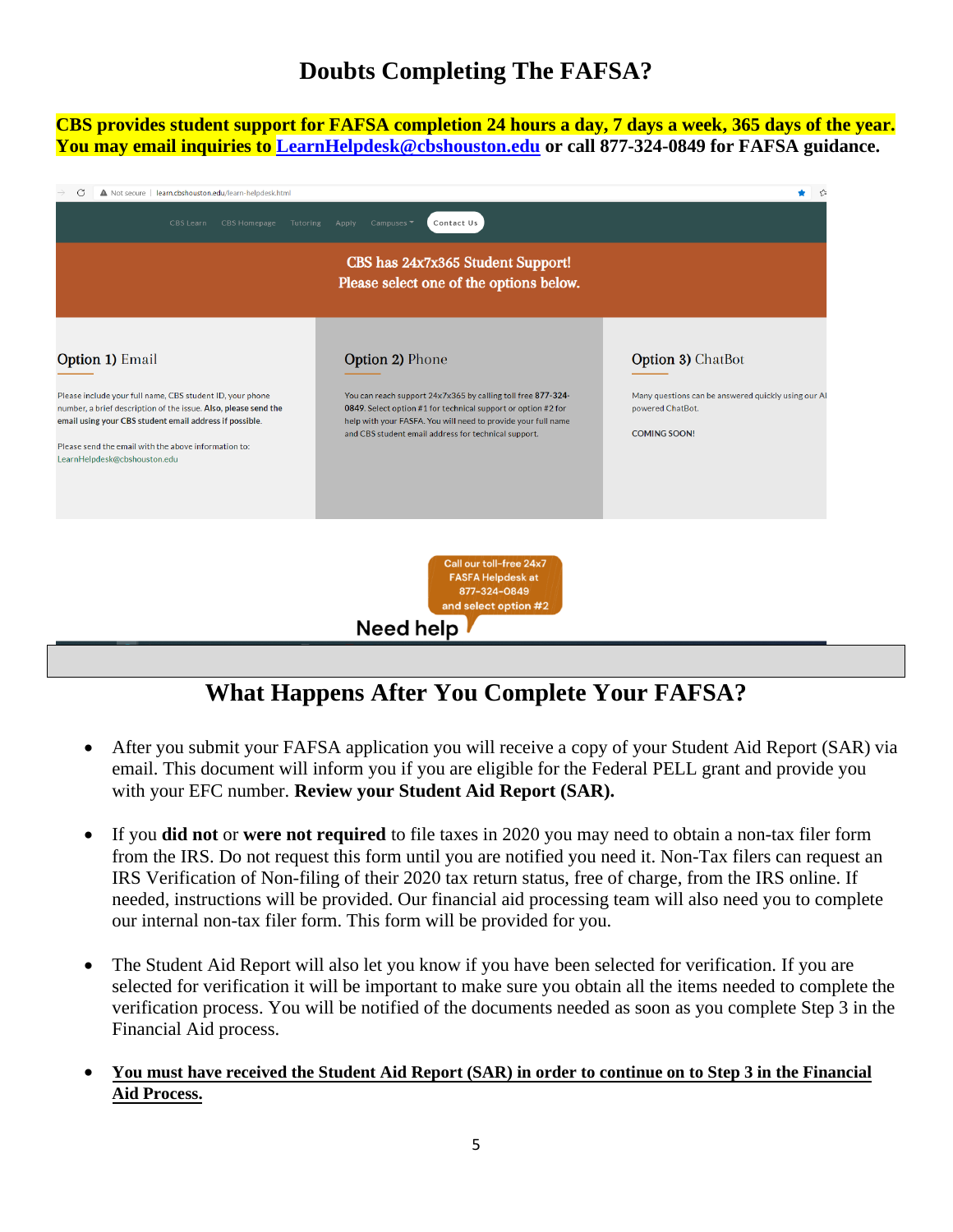# **Step 3: COMPLETING YOUR MYFA PORTAL**

When you have received the Student Aid Report (SAR), then you may complete your Financial Aid Portal (MyFA).

- Determine what campus you will be attending in order to select the correct link:
	- o Houston Campus: <https://auth.globalfas.com/ssite/2400?BranchID=2400>
	- o Indiana Residents-attending Pyramid Campus: <https://myfa.globalvfs.com/student/logon.dll?BranchID=2401>
	- o Indiana Residents-attending Ft. Wayne: <https://myfa.globalvfs.com/student/logon.dll?BranchID=2402>
	- o Online Campus students: <https://myfa.globalvfs.com/student/logon.dll/logon?branchid=2404>
- Once on the MyFA portal:
	- o *New students*: Click on "Sign Up"
	- o *Continuing students*: Log in to your specific campus MyFA portal using your MyFA Portal credentials.
	- o *Indiana students enrolled in "teach-out*" *programs*: contact the Financial Aid Department.
- When you log in select the correct term from the dropdown menu. (i.e. 07/05/2022 -Fall or 01/02/2023 Spring).
- Follow the instructions to complete each of the following sections displayed on the screen as a checklist:
	- o Apply for Financial Aid
	- o ISIR Status
	- o Required Documents
	- o Award Package
- If you are not going to participate in federal loans, enter 0 in the loans to decline.
- If you are going to request federal loans and this is your first time receiving them, you must also complete the loan entrance counseling included in your MyFA portal.
	- o Students participating in federal loans must complete a Master Promissory Note (MPN). Access this document at: [Completing a Master Promissory Note | Federal Student Aid.](https://studentaid.gov/mpn/)
- When prompted to enter Enrolled hours, try to be as accurate as possible.
- When you complete the financial aid process on the MyFA portal and submit your award package for review and approval, wait 7-10 business days for the review and approval process to be complete.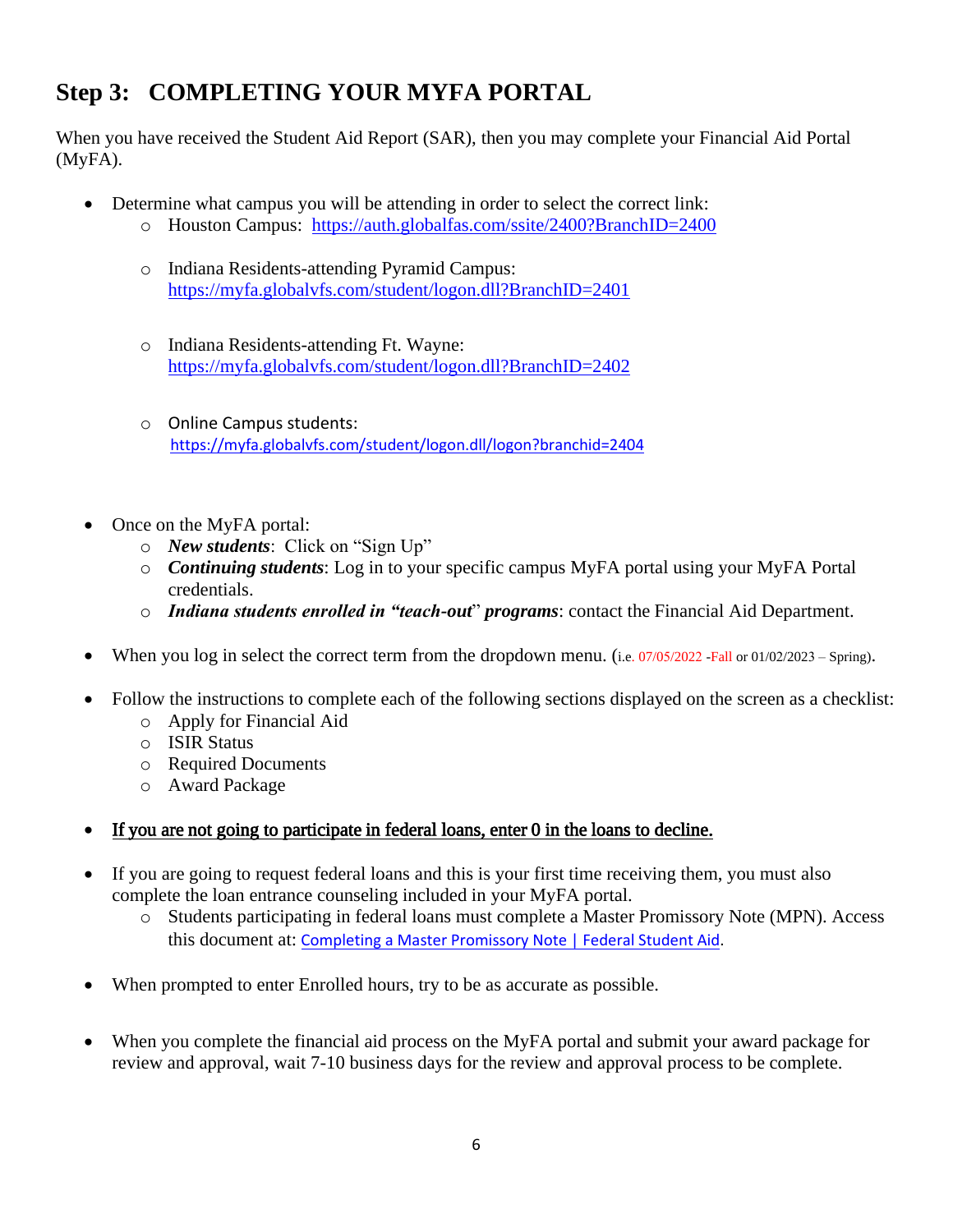- If you are required to provide additional documentation, you will be notified via email and/or SMS text for further instructions. A list of documents required will be listed in the "Complete Required Documents" Section within your MyFA portal.
- If your financial aid package is approved, you will receive your Award/Offer letter via email.

### **Doubts Completing your MyFA Portal?**

Follow the steps to log in correctly:

### **Student Login Instructions**

### **Step One: Sign Up**

- 1. Select Sign Up.
- 2. Complete all fields.

| First Name *              | Last Name * |                    | Email Address *                                                                                                                                                                                                                                                                                                                                |                         | Usercane* |    |
|---------------------------|-------------|--------------------|------------------------------------------------------------------------------------------------------------------------------------------------------------------------------------------------------------------------------------------------------------------------------------------------------------------------------------------------|-------------------------|-----------|----|
| First Name                | Last Name   |                    | youremail@email.com                                                                                                                                                                                                                                                                                                                            |                         | Username  |    |
| Desired Password*         |             | Confirm Password*  |                                                                                                                                                                                                                                                                                                                                                | Social Security Number* |           |    |
| --------                  | ø           | ********           | $\bullet$                                                                                                                                                                                                                                                                                                                                      | --------                |           | ø. |
| Phone Number <sup>4</sup> |             |                    | Date Of Birth*                                                                                                                                                                                                                                                                                                                                 |                         |           |    |
| (bear) and manus          |             |                    | $\begin{smallmatrix} \begin{smallmatrix} 0 & 0 & 0 \\ 0 & 0 & 0 \\ 0 & 0 & 0 \\ 0 & 0 & 0 \\ 0 & 0 & 0 \\ 0 & 0 & 0 \\ 0 & 0 & 0 \\ 0 & 0 & 0 & 0 \\ 0 & 0 & 0 & 0 \\ 0 & 0 & 0 & 0 \\ 0 & 0 & 0 & 0 \\ 0 & 0 & 0 & 0 & 0 \\ 0 & 0 & 0 & 0 & 0 \\ 0 & 0 & 0 & 0 & 0 \\ 0 & 0 & 0 & 0 & 0 & 0 \\ 0 & 0 & 0 & 0 & 0 & 0 \\ 0 & 0 & 0 & 0 & 0 & $ |                         |           |    |
| Current Address*          |             |                    | Address (Line 2)                                                                                                                                                                                                                                                                                                                               |                         |           |    |
|                           |             |                    |                                                                                                                                                                                                                                                                                                                                                |                         |           |    |
| City*                     |             | State <sup>+</sup> |                                                                                                                                                                                                                                                                                                                                                | $Z\phi^+$               |           |    |
|                           |             | Alabama            | $\lambda_{\rm B}$                                                                                                                                                                                                                                                                                                                              |                         |           |    |
| Country <sup>®</sup>      |             |                    |                                                                                                                                                                                                                                                                                                                                                |                         |           |    |
| United States             |             |                    |                                                                                                                                                                                                                                                                                                                                                |                         |           | ×. |
| School & Program          |             |                    |                                                                                                                                                                                                                                                                                                                                                |                         |           |    |
| Best Time To Call*        |             |                    |                                                                                                                                                                                                                                                                                                                                                |                         |           |    |
| 8:00 AM - 10:00 AM        |             |                    |                                                                                                                                                                                                                                                                                                                                                |                         |           | v  |
| Program <sup>*</sup>      |             |                    |                                                                                                                                                                                                                                                                                                                                                |                         |           |    |
|                           |             |                    |                                                                                                                                                                                                                                                                                                                                                |                         |           | v  |
| Start Date *              |             |                    |                                                                                                                                                                                                                                                                                                                                                |                         |           |    |
|                           |             |                    |                                                                                                                                                                                                                                                                                                                                                |                         |           | v  |

#### **Step Two: Login**

- 1. Provide Username and Password.
- 2. Select Login.

| <b>LOGIN</b>                      |  |
|-----------------------------------|--|
| PASSWORD <sup>*</sup><br>******** |  |
| Username                          |  |
| USERNAME <sup>+</sup>             |  |

#### **Step Three: 2 Factor Authentication**

SON UP TO THE

 $\bullet$ 

- 1. Choose either email or SMS/Text Notification to receive a 2-Factor Authentication code.
- 2. Provide the code in the site.

| <b>TWO FACTOR AUTHENTICATION</b>                                                       |                          |  |  |  |
|----------------------------------------------------------------------------------------|--------------------------|--|--|--|
| Please select your Two Factor Authentication method below.<br><b>Two Factor Method</b> |                          |  |  |  |
| Email                                                                                  | $\overline{\phantom{a}}$ |  |  |  |
| <b>SUBMIT</b>                                                                          |                          |  |  |  |